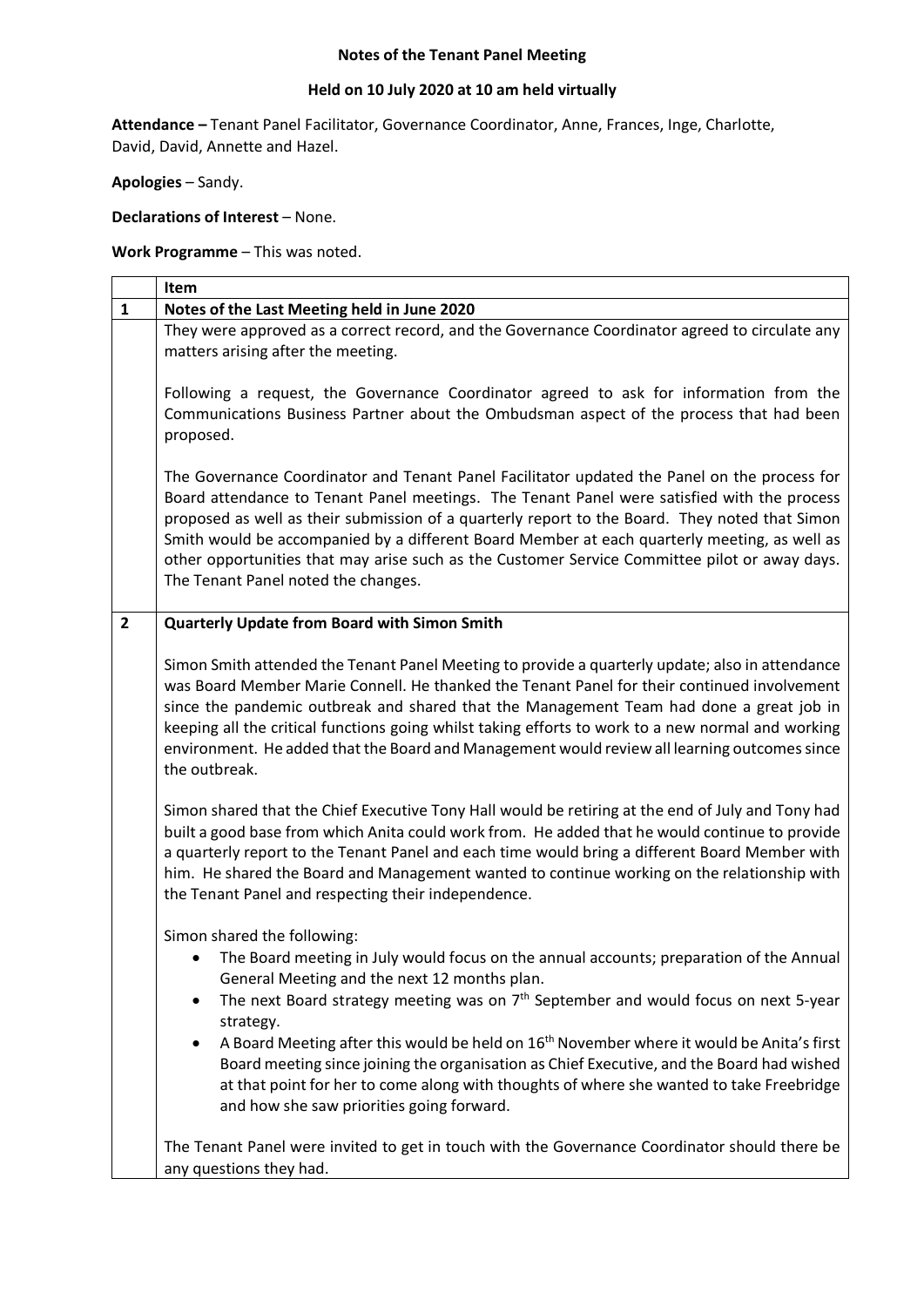|                         | Marie shared that it was good to maintain contact with the Panel and the Board was still there<br>supportive of it and wished to stay in touch in this new norm. She had been a Board member for<br>nearly six years, and there had been a lot of changes over that time and now with a new Chief<br>Executive arriving. She sees her role on the Board as reminding the Board and Management Team<br>of the Freebridge values; how vulnerable tenants may be treated and how policies can affect<br>different people with vulnerabilities.                                                                                                                                             |
|-------------------------|-----------------------------------------------------------------------------------------------------------------------------------------------------------------------------------------------------------------------------------------------------------------------------------------------------------------------------------------------------------------------------------------------------------------------------------------------------------------------------------------------------------------------------------------------------------------------------------------------------------------------------------------------------------------------------------------|
|                         | The Tenant Panel thanked Simon and Marie for their attendance and they left the meeting.                                                                                                                                                                                                                                                                                                                                                                                                                                                                                                                                                                                                |
| $\overline{\mathbf{3}}$ | <b>Customer Satisfaction and Performance</b>                                                                                                                                                                                                                                                                                                                                                                                                                                                                                                                                                                                                                                            |
|                         | The Tenant Panel had received customer service and performance statistics for quarter 1 (April to<br>June 2020/21) from the Communications Business Partner for their review. Queries made by the<br>Panel would be sent to the Communications Business Partner for response at the next meeting.                                                                                                                                                                                                                                                                                                                                                                                       |
|                         | It was felt that this year's performance figures could not be compared as easily with other years<br>due to the Covid-19 outbreak.                                                                                                                                                                                                                                                                                                                                                                                                                                                                                                                                                      |
|                         | The Governance Coordinator agreed to share with the Communications Business Partner for<br>response and to invite him along to the September meeting as a result.                                                                                                                                                                                                                                                                                                                                                                                                                                                                                                                       |
|                         | Annette left the meeting at this point.                                                                                                                                                                                                                                                                                                                                                                                                                                                                                                                                                                                                                                                 |
| $\overline{\mathbf{4}}$ | Rules Changes, Board Structure, Annual General Meeting and Annual Report to Tenants                                                                                                                                                                                                                                                                                                                                                                                                                                                                                                                                                                                                     |
|                         | Angus MacQueen, Company Secretary attended the meeting to provide an update on the following<br>items. He thanked the Tenant Panel for inviting him to the meeting.                                                                                                                                                                                                                                                                                                                                                                                                                                                                                                                     |
|                         | <b>Annual General Meeting</b><br>The Annual General Meeting had usually been held at a community centre with presentations from<br>the Tenant Panel and Management Team before the formal part of the meeting. This year<br>Management Team and the Chair of the Board had decided to hold it virtually via Zoom for safety<br>concerns, and therefore it would not be the usual format. So this year Freebridge would just be<br>covering the formal part of the meeting though there would be an opportunity for shareholders<br>to ask questions. The Annual General Meeting was on Monday 21 September via Zoom and a letter<br>would be sent to all involved with further details. |
|                         | A Tenant Panel Member asked how people might vote virtually. The Company Secretary advised<br>that it might depend on how many people were in attendance, whether hands were raised or<br>something more technical needed to be put in place.                                                                                                                                                                                                                                                                                                                                                                                                                                           |
|                         | <b>Rules changes</b><br>The Company Secretary shared the key decisions at this years at the Annual General Meeting<br>within the rule changes.<br>One key part of the rule changes was on the agreement to move to a skills based Board. This meant<br>that anyone could still apply, but they needed to demonstrate the skills that they had and what<br>was needed for Board Membership.                                                                                                                                                                                                                                                                                              |
|                         | The Customer Service Committee would have been introduced back in March 2020, however it<br>had been delayed due to the Covid-19 outbreak, and the pilot was starting again at the end of July<br>with a training session and then the first official meeting planned in the autumn. The Company<br>Secretary added that with the Customer Service Committee in place and the great work of the<br>Tenant Panel, together it reflected a more effective way of tenants having a say in our governance<br>arrangements.                                                                                                                                                                  |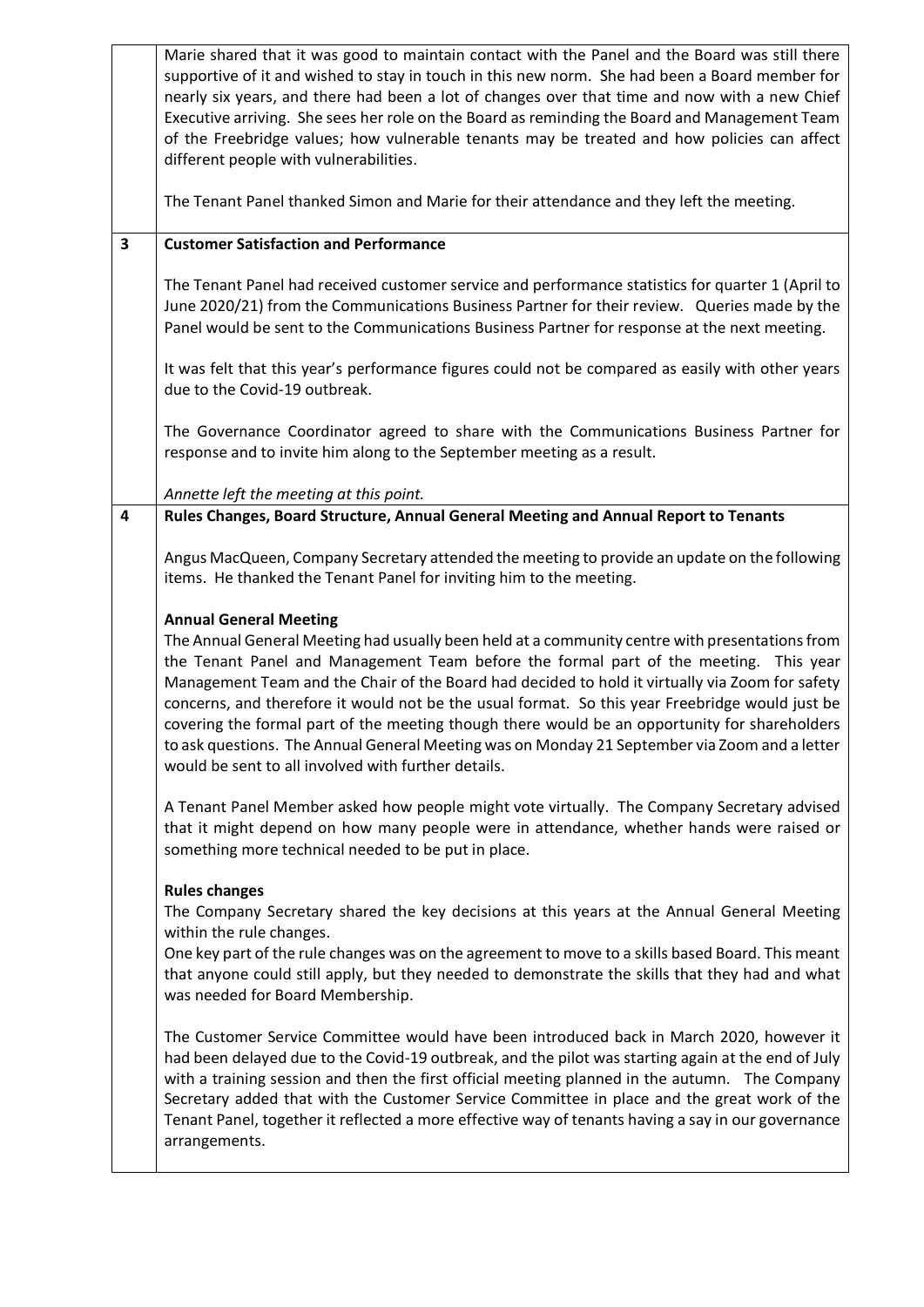|   | The Tenant thanked the Company Secretary for the update and confirmed they had no comments<br>or queries on the rule amendments.                                                                                                                                                                                                                                                                                                                                                                                         |
|---|--------------------------------------------------------------------------------------------------------------------------------------------------------------------------------------------------------------------------------------------------------------------------------------------------------------------------------------------------------------------------------------------------------------------------------------------------------------------------------------------------------------------------|
|   | <b>Annual Report to Tenants</b><br>He shared that the Communications Business Partner had emailed to the Panel what last year's<br>annual report to tenants was, and it would be repeated in the same format again for this years'<br>report, with more pictures and less text. The Communications Business Partner wished to know if<br>the Tenant Panel were satisfied in repeating this format again.                                                                                                                 |
|   | The Tenant Panel confirmed that they were satisfied to repeat the same format but there needed<br>to be a bit more text to balance off the amount of pictures as Freebridge still needed to present it<br>in a way that it conveyed the importance of the document.                                                                                                                                                                                                                                                      |
|   | Some Panel Members affirmed that pictures were a way of making the document more attractive<br>to read and for those who were unable to read, not inclined to or English was not their first<br>language, this format aided those groups.                                                                                                                                                                                                                                                                                |
|   | A Panel Member shared that they felt that graphs was a better way to display information<br>pictorially as it could be easily followed and a tenant would be able to see the increasing or<br>decreasing nature of the data.                                                                                                                                                                                                                                                                                             |
|   | The Tenant Panel felt that within the document Freebridge could reference that if there were<br>information that customers did not understand they could make contact with someone internally<br>at Freebridge for further assistance.                                                                                                                                                                                                                                                                                   |
|   | The Governance Coordinator agreed to share the feedback with the Communications Business<br>Partner.                                                                                                                                                                                                                                                                                                                                                                                                                     |
|   | The Company Secretary asks if as many Panel members could attend the virtual Annual General<br>Meeting as possible on Monday 21 September. The Tenant Panel thanked him for attending he<br>left the meeting.                                                                                                                                                                                                                                                                                                            |
| 5 | <b>Quarterly Report to Board and Key Messages</b>                                                                                                                                                                                                                                                                                                                                                                                                                                                                        |
|   | Hazel arrived in the meeting.                                                                                                                                                                                                                                                                                                                                                                                                                                                                                            |
|   | The Tenant Panel received a draft copy of their quarterly report to the Board in July for review and<br>needed to agree what key messages to include. The Tenant Panel Facilitator wished to thank the<br>Panel for continued involvement since the beginning of the outbreak, adapting to change, and the<br>report demonstrated that the Panel had continued to work well. The Panel discussed what key<br>messages they would like to convey to the Board and Management Team and agreed to include<br>the following: |
|   | 1) The Tenant Panel would like to formally say a sincere thank you to Tony for all his hard<br>work, as he has been an excellent Chief Executive. The Tenant Panel unanimously feel that<br>Tony has always had the Tenants best interests at heart throughout his time at Freebridge,<br>and wish to send their best wishes to him for the future.                                                                                                                                                                      |
|   | 2) Importantly the Tenant Panel would equally like to welcome the new Chief Executive Anita<br>Jones and look forward to meeting with her at their meeting in September. They are<br>looking forward to working with Anita and hope that she will continue to build upon the<br>great tenant involvement opportunities at Freebridge to empower it further, as well as<br>generally grow and develop Freebridge.                                                                                                         |